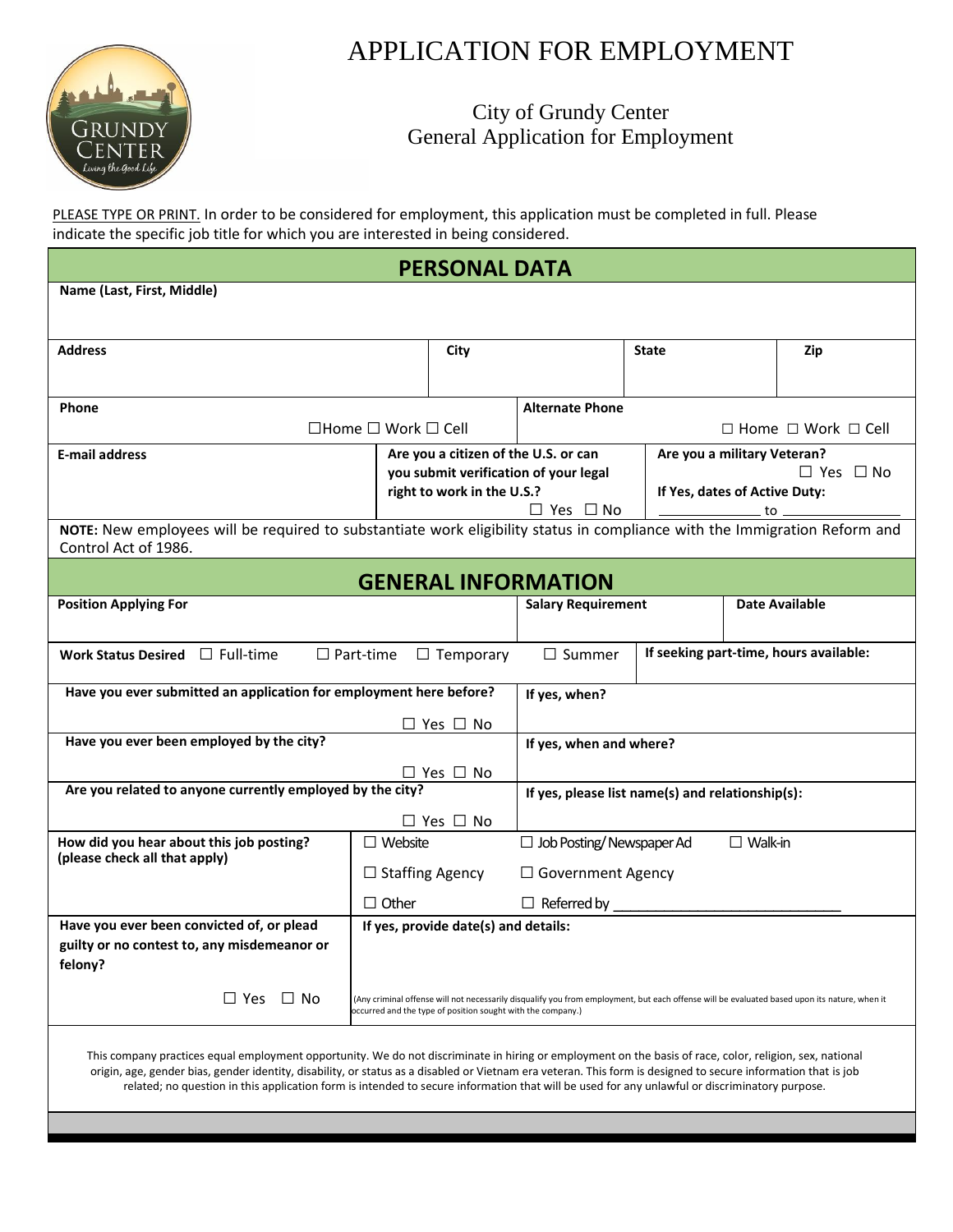|                                                          |                                                                                              |            | <b>EDUCATION</b>                                |                      |                                                                                                                                                                                         |       |  |  |
|----------------------------------------------------------|----------------------------------------------------------------------------------------------|------------|-------------------------------------------------|----------------------|-----------------------------------------------------------------------------------------------------------------------------------------------------------------------------------------|-------|--|--|
|                                                          | Name of School                                                                               | City/State | # of years<br>completed                         | Did you<br>graduate? | <b>Degree Earned</b>                                                                                                                                                                    | Major |  |  |
| High<br><b>School</b>                                    |                                                                                              |            |                                                 | $\Box$ Yes           | $\Box$ Diploma                                                                                                                                                                          |       |  |  |
|                                                          |                                                                                              |            |                                                 | $\Box$ No            | $\Box$ GED                                                                                                                                                                              |       |  |  |
| College                                                  |                                                                                              |            |                                                 | $\Box$ Yes           | $\Box$ Associates $\Box$ Bachelors                                                                                                                                                      |       |  |  |
|                                                          |                                                                                              |            |                                                 | $\Box$ No            | $\Box$ Other                                                                                                                                                                            |       |  |  |
| Graduate                                                 |                                                                                              |            |                                                 | $\Box$ Yes           | $\Box$ Masters                                                                                                                                                                          |       |  |  |
| <b>School</b>                                            |                                                                                              |            |                                                 | $\Box$ No            | $\Box$ Other                                                                                                                                                                            |       |  |  |
| Other                                                    |                                                                                              |            |                                                 | $\Box$ Yes           |                                                                                                                                                                                         |       |  |  |
|                                                          |                                                                                              |            |                                                 | $\Box$ No            |                                                                                                                                                                                         |       |  |  |
|                                                          | Area of concentration and/or degrees, certificates, licenses, endorsements not listed above: |            | <b>WORK HISTORY</b>                             |                      |                                                                                                                                                                                         |       |  |  |
| <b>Employer Name</b>                                     |                                                                                              |            | <b>EMPLOYMENT DATES</b>                         |                      | Please list your work experience beginning with your most recent job held. Please include at least the past five years, attach additional sheets if necessary.<br><b>Last Job Title</b> |       |  |  |
|                                                          |                                                                                              |            | From (mo/yr)                                    | To (mo/yr)           |                                                                                                                                                                                         |       |  |  |
| <b>Address</b>                                           |                                                                                              |            |                                                 |                      | <b>Summary of Duties</b>                                                                                                                                                                |       |  |  |
| <b>Phone Number</b>                                      |                                                                                              |            | <b>SALARY</b>                                   |                      | What did you like most/least about your position?                                                                                                                                       |       |  |  |
|                                                          |                                                                                              |            | <b>Starting</b>                                 | Final                |                                                                                                                                                                                         |       |  |  |
| <b>Supervisor Name</b>                                   |                                                                                              |            |                                                 |                      |                                                                                                                                                                                         |       |  |  |
|                                                          |                                                                                              |            |                                                 |                      |                                                                                                                                                                                         |       |  |  |
|                                                          | May we contact this employer? $\Box$ Yes $\Box$ No                                           |            | Status: $\square$ Full Time $\square$ Part Time |                      | <b>Reason for leaving</b>                                                                                                                                                               |       |  |  |
| <b>Employer Name</b>                                     |                                                                                              |            | <b>EMPLOYMENT DATES</b>                         |                      | <b>Last Job Title</b>                                                                                                                                                                   |       |  |  |
|                                                          |                                                                                              |            | From (mo/yr)                                    | To (mo/yr)           |                                                                                                                                                                                         |       |  |  |
| <b>Address</b>                                           |                                                                                              |            |                                                 |                      | <b>Summary of Duties</b>                                                                                                                                                                |       |  |  |
| <b>Phone Number</b>                                      |                                                                                              |            | <b>SALARY</b>                                   |                      | What did you like most/least about your position?                                                                                                                                       |       |  |  |
|                                                          |                                                                                              |            | <b>Starting</b>                                 | Final                |                                                                                                                                                                                         |       |  |  |
| <b>Supervisor Name</b>                                   |                                                                                              |            |                                                 |                      |                                                                                                                                                                                         |       |  |  |
|                                                          |                                                                                              |            |                                                 |                      | <b>Reason for leaving</b>                                                                                                                                                               |       |  |  |
|                                                          | May we contact this employer? $\Box$ Yes $\Box$ No                                           |            | Status: □ Full Time □ Part Time                 |                      |                                                                                                                                                                                         |       |  |  |
| <b>Employer Name</b>                                     |                                                                                              |            | <b>EMPLOYMENT DATES</b>                         |                      | <b>Last Job Title</b>                                                                                                                                                                   |       |  |  |
|                                                          |                                                                                              |            | From (mo/yr)                                    | To $(mo/yr)$         |                                                                                                                                                                                         |       |  |  |
| <b>Address</b>                                           |                                                                                              |            |                                                 |                      | <b>Summary of Duties</b>                                                                                                                                                                |       |  |  |
| <b>Phone Number</b>                                      |                                                                                              |            | <b>SALARY</b>                                   |                      | What did you like most/least about your position?                                                                                                                                       |       |  |  |
|                                                          |                                                                                              |            | <b>Starting</b>                                 | Final                |                                                                                                                                                                                         |       |  |  |
| <b>Supervisor Name</b>                                   |                                                                                              |            |                                                 |                      |                                                                                                                                                                                         |       |  |  |
|                                                          |                                                                                              |            |                                                 |                      | <b>Reason for leaving</b>                                                                                                                                                               |       |  |  |
| May we contact this employer? $\square$ Yes $\square$ No |                                                                                              |            | Status: $\Box$ Full Time $\Box$ Part Time       |                      |                                                                                                                                                                                         |       |  |  |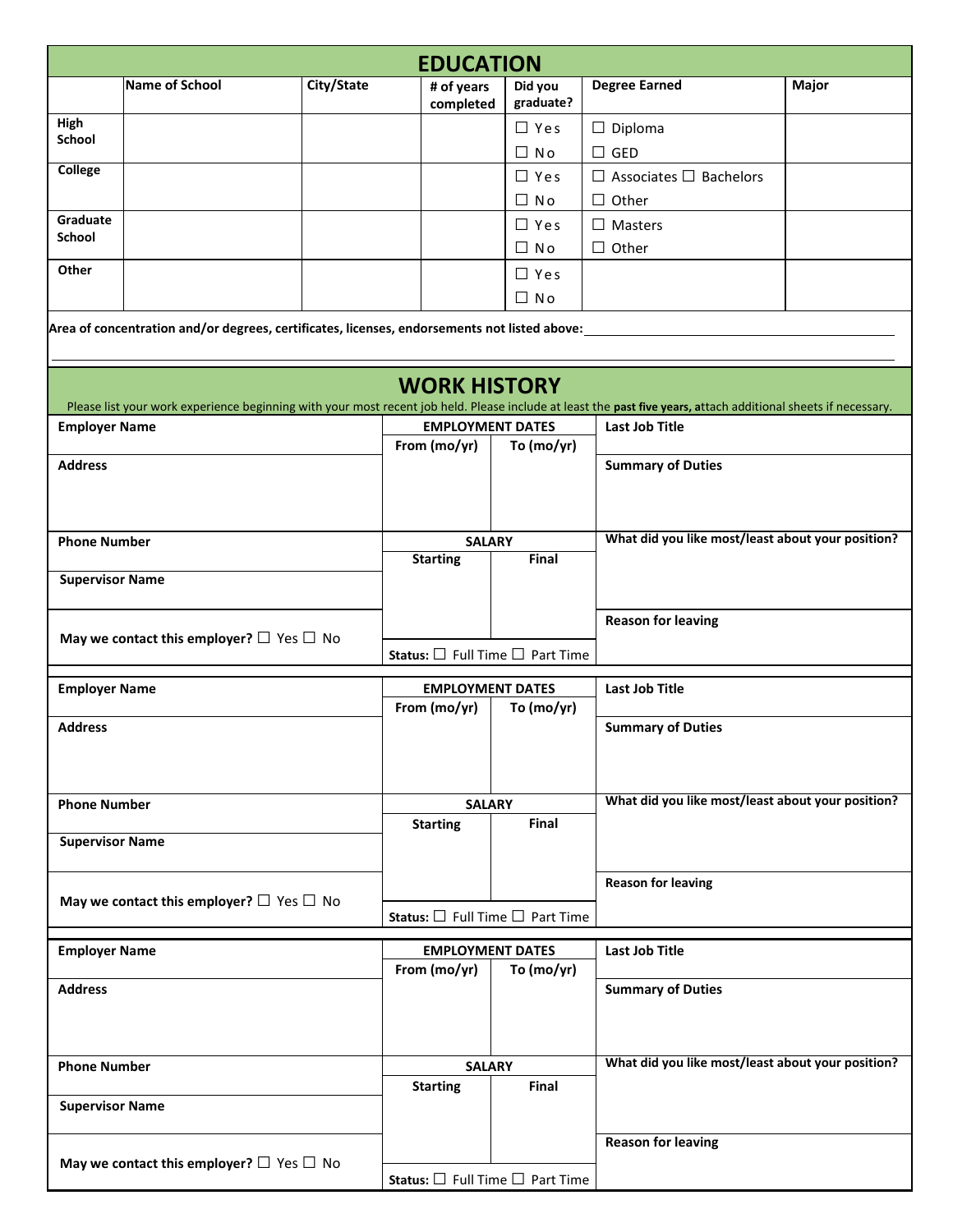| <b>SKILLS</b>                                                                                     |                                                                                                                 |   |                 |       |   |  |                                       |              |                |                         |   |                     |                                                                                                                                                                                                                                                                                                     |
|---------------------------------------------------------------------------------------------------|-----------------------------------------------------------------------------------------------------------------|---|-----------------|-------|---|--|---------------------------------------|--------------|----------------|-------------------------|---|---------------------|-----------------------------------------------------------------------------------------------------------------------------------------------------------------------------------------------------------------------------------------------------------------------------------------------------|
| What foreign language(s) do you speak, read or write?                                             |                                                                                                                 |   |                 |       |   |  |                                       |              |                |                         |   |                     |                                                                                                                                                                                                                                                                                                     |
| Language:                                                                                         | $\Box$ Speak $\Box$ Read $\Box$ Write                                                                           |   |                 |       |   |  |                                       |              |                |                         |   |                     |                                                                                                                                                                                                                                                                                                     |
| Language:                                                                                         |                                                                                                                 |   |                 |       |   |  | $\Box$ Speak $\Box$ Read $\Box$ Write |              |                |                         |   |                     |                                                                                                                                                                                                                                                                                                     |
|                                                                                                   | Computer Software experience (check all that apply and select proficiency 1=Novice/Beginner, 5=Advanced/Expert) |   |                 |       |   |  |                                       |              |                |                         |   |                     |                                                                                                                                                                                                                                                                                                     |
| $\Box$ MS Word                                                                                    | $\mathbf{1}$                                                                                                    | 2 | 3               | 4     | 5 |  | $\Box$ MS Excel                       | $\mathbf{1}$ | $\overline{2}$ | $\overline{3}$          | 4 | 5                   |                                                                                                                                                                                                                                                                                                     |
| $\Box$ MS PowerPoint                                                                              | $\mathbf{1}$                                                                                                    |   | $2 \t3 \t4 \t5$ |       |   |  | $\Box$ Internet                       | $\mathbf{1}$ | $\overline{2}$ | $\overline{3}$          | 4 | 5                   |                                                                                                                                                                                                                                                                                                     |
| $\Box$ Publishing software                                                                        |                                                                                                                 |   |                 |       |   |  |                                       | $\mathbf{1}$ | $\overline{2}$ | $\overline{\mathbf{3}}$ | 4 | 5                   |                                                                                                                                                                                                                                                                                                     |
| $\Box$ Other word processor program<br>$1\quad 2$<br>3 4 5                                        |                                                                                                                 |   |                 |       |   |  |                                       |              |                |                         |   |                     |                                                                                                                                                                                                                                                                                                     |
| you would like to have considered.                                                                |                                                                                                                 |   |                 |       |   |  |                                       |              |                |                         |   |                     | Use the space below to summarize any additional information necessary to describe your full qualifications for the specific position for which you<br>are applying. Include courses taken in school, present or past positions, skills or special training, educational honors, or other experience |
| <b>PROFESSIONAL REFERENCES</b><br>Please provide at least two business or professional references |                                                                                                                 |   |                 |       |   |  |                                       |              |                |                         |   |                     |                                                                                                                                                                                                                                                                                                     |
| Name                                                                                              |                                                                                                                 |   |                 | Title |   |  | Company Name & Address                |              |                |                         |   | <b>Phone Number</b> | E-mail                                                                                                                                                                                                                                                                                              |
|                                                                                                   |                                                                                                                 |   |                 |       |   |  |                                       |              |                |                         |   |                     |                                                                                                                                                                                                                                                                                                     |
|                                                                                                   |                                                                                                                 |   |                 |       |   |  |                                       |              |                |                         |   |                     |                                                                                                                                                                                                                                                                                                     |
|                                                                                                   |                                                                                                                 |   |                 |       |   |  |                                       |              |                |                         |   |                     |                                                                                                                                                                                                                                                                                                     |

## **PLEASE READ CAREFLLY BEFORE SIGNING**

I certify that all statements made by me on this application are true and complete to the best of my knowledge and that I have withheld nothing that would, if disclosed, affect this application unfavorably. I understand that misrepresentation or omission of facts is cause for disqualification from further consideration for hire or for dismissal.

I authorize the references listed in this Application, including personal and employment references, to provide you with all information pertinent to this application and I release all parties from liability for any damages that may result from the release of any information as part of the employment verification process. In consideration for the City of Grundy Center's (listed as the City) review of this application, I authorize investigation of all statements contained within. My cooperation includes authorizing the City to conduct, when requested, a pre-employment drug screen, and a criminal or credit history inquiry. Additionally I authorize the City, in consideration of this Application, to supply employment record, in whole or in part, and in confidence, to any government agency, or other party, with a legal and proper interest.

I understand that nothing contained in this Application or in the granting of an interview is intended to create an employment contract between the City and myself for either employment or for the providing of any benefit. No promises regarding employment have been made to me, and I understand that no promise or guarantee is binding upon the City unless made in writing. Further, I understand that Iowa is an employment-at-will state, as such, my employment may be ended by either me or my employer at any time, with or without cause. In the event of employment, I understand that false or misleading information given in my Application or interview(s) may be result in discharge. I understand, also, that I am required to abide by all rules and regulations of the City, and that, if employed, my employment is at-will and that I have the right to terminate my employment at any time for any reason and that the City retains the same right.

I understand and agree that accordance with Federal Law, I must provide proof of identity and proof of eligibility to work in this country upon the event of employment.

In the absence of my handwritten signature, I understand that my typed name serves as a written signature for purposes of this application.